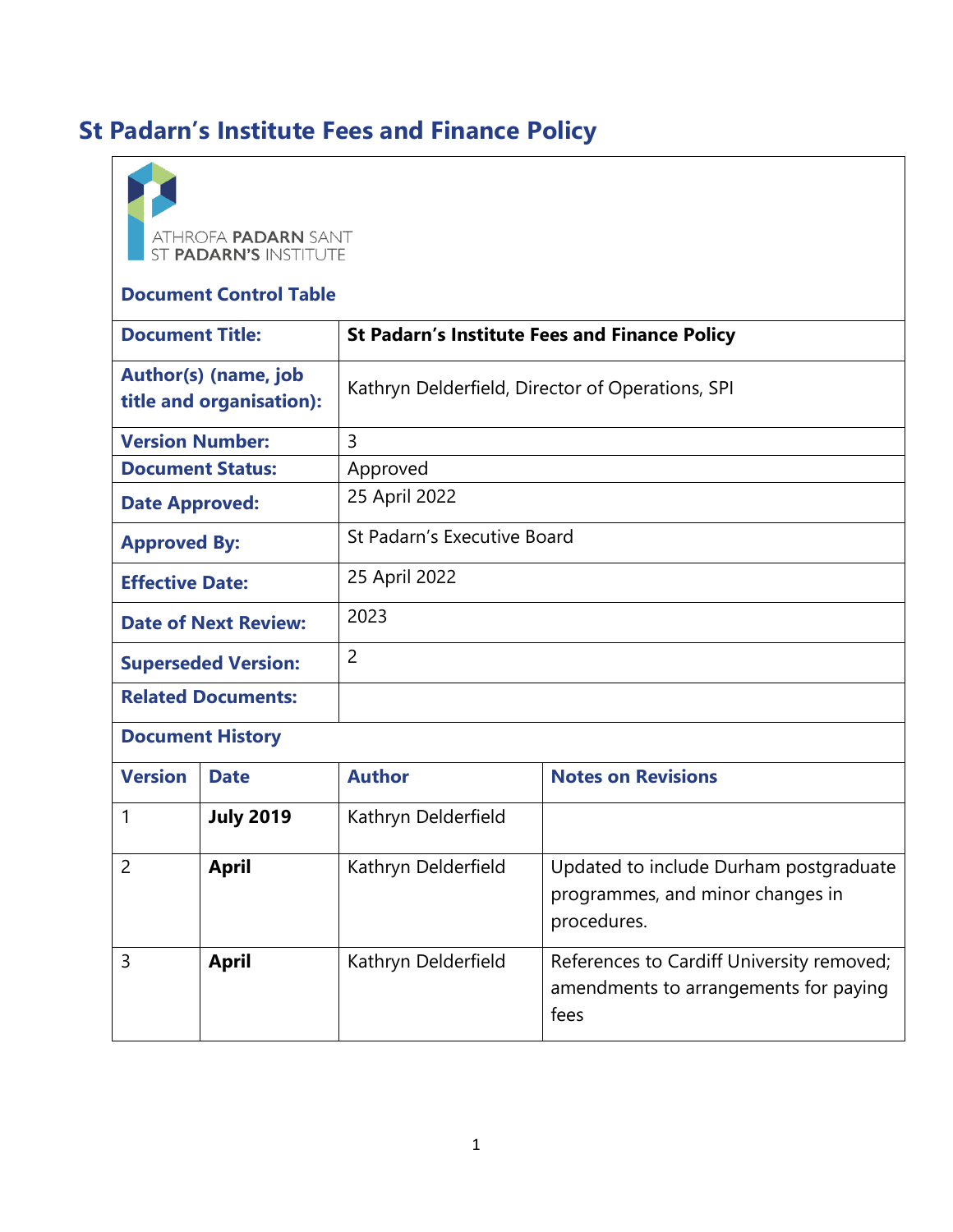# **St Padarn's Institute Fees and Finance Policy**

# **1. Contents of Policy**

- 1. Contents of Policy
- 2. Introduction
- 3. Fees
- 4. Undergraduate Fees
	- 4.1 Full-Time
	- 4.2 Part-Time
- 5. Postgraduate Fees
- 6. Non-accredited Programmes
- 7. Failure to Pay Fees
- 8. Difficulty in Paying Fees

# **2. Introduction**

St Padarn's is an integral part of the Church in Wales and its purpose is to deliver mission-orientated formation and training for the whole people of God. The Church in Wales is the primary source of funding for St Padarn's, enabling Church in Wales members with identified training needs to receive sponsored places on many programmes. St Padarn's sets fees fairly and in line with legislation.

# **3. Fees**

Programme fees contribute to the cost of tuition, accreditation (where applicable), library use (physical and electronic), and on-line resources. The programme fees do not include charges for any residential accommodation, travelling expenses, meals, and other resources such as books (although sponsored places may include some or all of these expenses). Where programmes are residential the cost of accommodation may be charged to the learner. Fees will be published on the St Padarn's website ahead of registration for each academic year. To reflect ongoing cost changes, it might be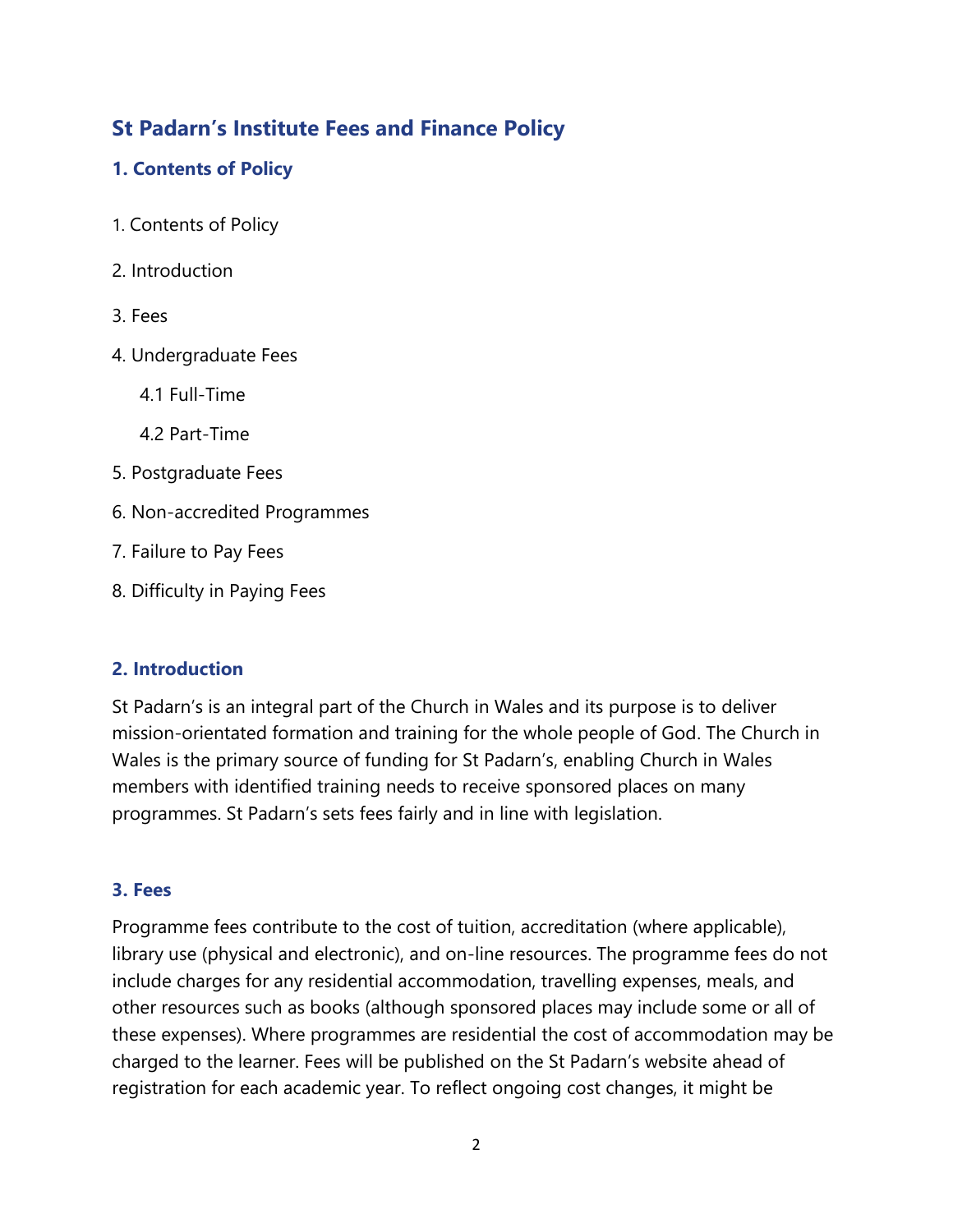necessary for St Padarn's to increase fees at the start of each subsequent year of a learner's programme.

#### **4. Undergraduate Fees**

#### **4.1 Full-time**

 The full-time B.Th. is designed for those studying for ministry, and so learners would usually be sponsored by the Church in Wales or another denomination. Full-time fees are charged at the beginning of each year of study. These can be paid annually or termly. Where a full-time learner is sponsored by a Bishop in the Church in Wales all tuition fees, accommodation at St Padarn's, Cardiff, and training related travel are included in the sponsorship. Information on other grants available from St Padarn's to full-time sponsored learners can be found in the Application Form Notes issued each year by the Representative Body of the Church in Wales. If a learner withdraws from the course, they will be liable for fees up to the end of the term of withdrawal. If a learner is sponsored and the sponsor withdraws their funding, the learner will be liable for their fees from the term after the sponsorship is withdrawn, if they continue with their studies.

#### **4.2 Part-time**

 Part-time fees are charged at the beginning of each year of study. These are due at the start of the year. Learners can request a payment plan to pay fees termly or monthly. Where a payment plan has been agreed full settlement of fees for the academic year is required by the end of April. If a learner withdraws from the programme, they will be liable for fees up to the end of the term of withdrawal. If a learner is sponsored and the sponsor withdraws their funding, the learner will be liable for their fees from the term after the sponsorship is withdrawn, if they continue with their studies.

#### **5. Postgraduate Fees**

#### **5.1 Programmes accredited by Cardiff University**

Learners who are registered with Cardiff University will be charged by Cardiff University for tuition and accreditation, at their standard rates. These can be found on their website [https://www.cardiff.ac.uk/.](https://www.cardiff.ac.uk/) Cardiff University's terms and conditions will apply to withdrawals regarding payment of fees.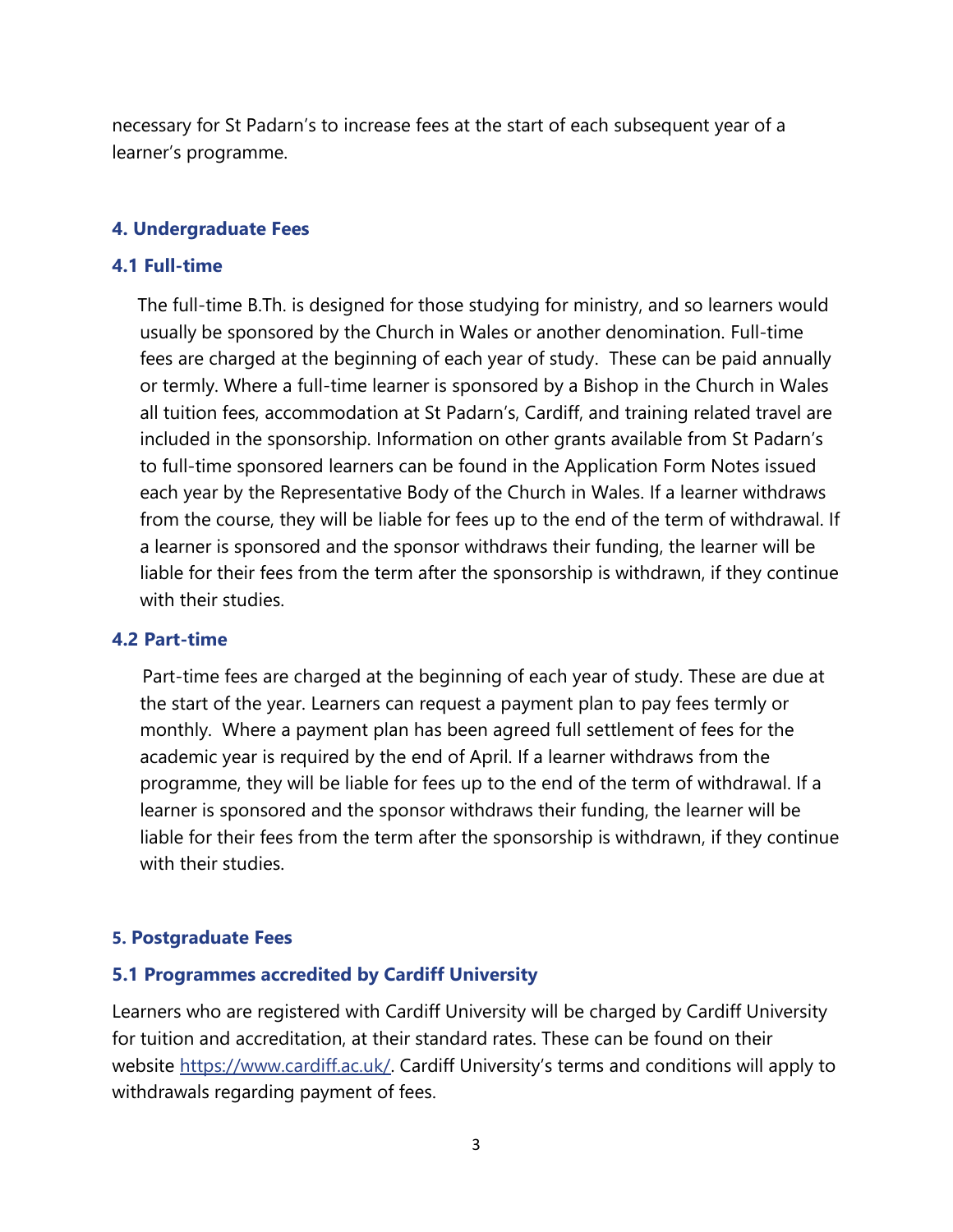Fees for accommodation and catering are payable to St Padarn's and will be set before the start of registration each year and fees for accommodation after each residential period. Invoices are payable within one month. If a learner withdraws from a course, they will be charged accommodation and catering fees until the end of the term in which they have withdrawn.

Where a learner is sponsored or is receiving a grant, they need to include the details of the sponsor/grant on the application form. St Padarn's will need written confirmation from the sponsor. If a sponsor withdraws sponsorship the learner will become liable for any fees due to St Padarn's from the term after the sponsorship is withdrawn, if they continue their studies.

#### **5.2 St Padarn's Postgraduate Programme Fees**

Tuition and accreditation fees for learners on MA programmes are payable termly to St Padarn's. Fees can be found on the St Padarn's website, on the relevant course page.

St Padarn's MA programmes are typically delivered residentially and so unless a learner contacts the St Padarn's Postgraduate Coordinator (details can be found on the St Padarn's website [https://www.stpadarns.ac.uk/en/about/team/operational-staff/\)](https://www.stpadarns.ac.uk/en/about/team/operational-staff/) to make other arrangements learners will also be charged for accommodation and catering for any residentials which fall within that term. Invoices are payable within one month. If a learner withdraws from a course, they will be charged accommodation and catering fees until the end of the term in which they have withdrawn.

# **6. Non-Accredited Programmes**

Fees may be charged for other programmes run by St Padarn's. If a learner withdraws from a non-accredited programme less than 7 days before its commencement, they will be liable for full fees.

# **7. Failure to Pay Fees**

If fees remain unpaid 30 days after they were due St Padarn's will take steps to recover the fees. Non-payment of fees may also result in suspension from the programme, removing a learner from the programme, or refusing the learner progression to the next stage of the course.